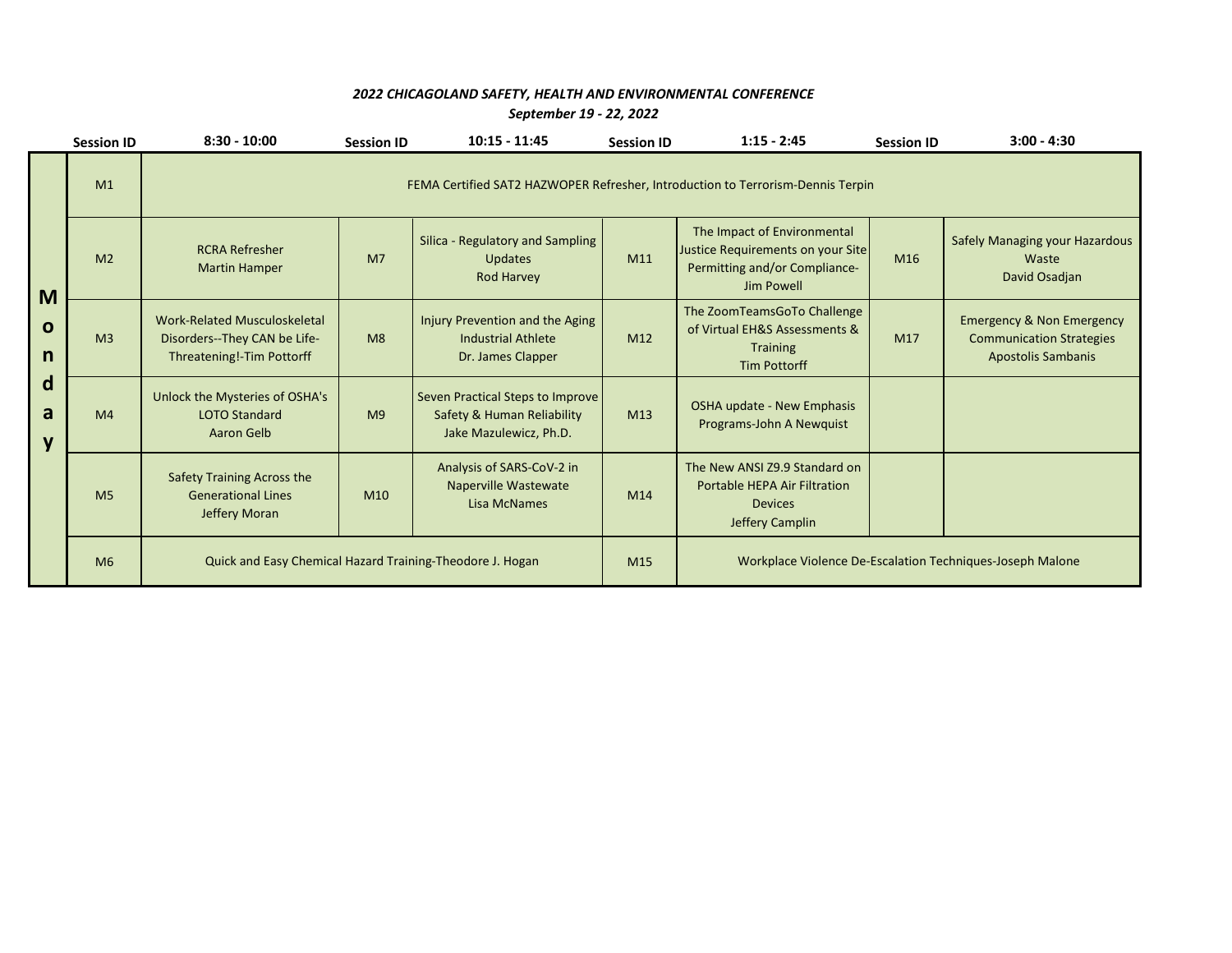## *2022 CHICAGOLAND SAFETY, HEALTH AND ENVIRONMENTAL CONFERENCE September 19 - 22, 2022*

|                                            | <b>Session ID</b> | $8:30 - 10:00$                                                                                            | <b>Session ID</b> | $10:15 - 11:45$                                                                                                               | <b>Session ID</b> | $1:15 - 2:45$                                                                                                     | <b>Session ID</b> | $3:00 - 4:30$                                                                                                         |  |
|--------------------------------------------|-------------------|-----------------------------------------------------------------------------------------------------------|-------------------|-------------------------------------------------------------------------------------------------------------------------------|-------------------|-------------------------------------------------------------------------------------------------------------------|-------------------|-----------------------------------------------------------------------------------------------------------------------|--|
| T<br>u<br>e<br>$\mathsf{s}$<br>d<br>a<br>y | T1                | <b>PFASt and PFurious - Are you up to</b><br>speed on PFAS concerns?<br>Leslie Nicholas                   | T <sub>8</sub>    | Taking Safety from the Office to<br>the Jobsite: What to Say & Do to<br><b>Demonstrate Commitment</b><br>Shae Birkley         | T <sub>14</sub>   | Solar Installations - Utility Perspective on the Economics, Safety Aspects, and the<br><b>Future-Thomas Bruhl</b> |                   |                                                                                                                       |  |
|                                            | T <sub>2</sub>    | Managing Building Health in a Post-<br><b>COVID World</b><br>Kevin Aikman                                 | T <sub>9</sub>    | Predicting, Evaluating and<br><b>Measuring Thermal Stress to</b><br><b>Workers-Adam Sauter</b>                                | T <sub>15</sub>   | <b>Hot Work Program</b><br><b>Keith Erwin</b>                                                                     | T21               | Legionella Prevention and Control<br><b>Strategies in Building Water</b><br>Systems<br><b>Madeleine Rebullid</b>      |  |
|                                            | T <sub>3</sub>    | <b>Transactional Waste Issues</b><br><b>Russell Chadwick</b>                                              | T <sub>10</sub>   | 10 Creative and Proven Safety<br><b>Techniques, Tools and Tactics To</b><br>turn Around A Problem Plant-<br><b>Jean NDANA</b> | T <sub>16</sub>   | <b>Spill Response Training</b><br>David Osadjan                                                                   | T <sub>22</sub>   | <b>Humanizing Safety</b><br><b>Patrick Nelson</b>                                                                     |  |
|                                            | T4                | High Vacuum Weld Fume Source<br>Capture-Jim Logan                                                         | T <sub>11</sub>   | A New Approach: Verifying HVAC<br><b>System Performance with</b><br><b>Aerosol Tracing Technology</b><br>Stephanie Scibilia   | T <sub>17</sub>   | <b>Hearing Conservation: Ensuring</b><br>Compliance<br><b>Cynthia Chow</b>                                        | T <sub>23</sub>   | What is Industrial Hygiene and<br>Why Should you Care<br><b>Ed Stuber</b>                                             |  |
|                                            | T <sub>5</sub>    | Silence Kills: Seven Crucial<br><b>Conversations for Healthcare</b><br><b>Professionals-Emily Gregory</b> | T <sub>12</sub>   | Three Practical Ways to Improve<br>Psychological Safety in Your<br>Team<br>Jake Mazulewicz, Ph.D.                             | <b>T18</b>        | NFPA 70E: Six Key Revisions for<br>2021-John Foston                                                               | T <sub>24</sub>   | Safety, Work Comp, and COVID-<br><b>Don Phillips</b>                                                                  |  |
|                                            | T <sub>6</sub>    | <b>Following Ergonomics Best</b><br><b>Practices Amidst COVID-19</b><br><b>Tim Pottorff</b>               | T <sub>13</sub>   | What's Going on With<br><b>Ergonomics?</b><br><b>Tim Pottorff</b>                                                             | T <sub>19</sub>   | <b>Changing Employee Behavior</b><br><b>Using Participatory Training</b><br><b>Steve Jones</b>                    | T <sub>25</sub>   | A Proven Method to Reduce the<br><b>Frequency and Cost of</b><br>Overexertion Injuries Before You<br>Hire-Rob Teitsma |  |
|                                            | T <sub>7</sub>    | Understanding Building HVAC Systems and Chemical Fume Hoods During and<br>After COVID-Dennis Terpin       |                   |                                                                                                                               | <b>T20</b>        | Adventures in Higher Education Emergency Management-Dennis Terpin                                                 |                   |                                                                                                                       |  |
|                                            | T26/W5            | OSHA 10 General Industry (PART 1) -Brent Bryden                                                           |                   |                                                                                                                               |                   |                                                                                                                   |                   |                                                                                                                       |  |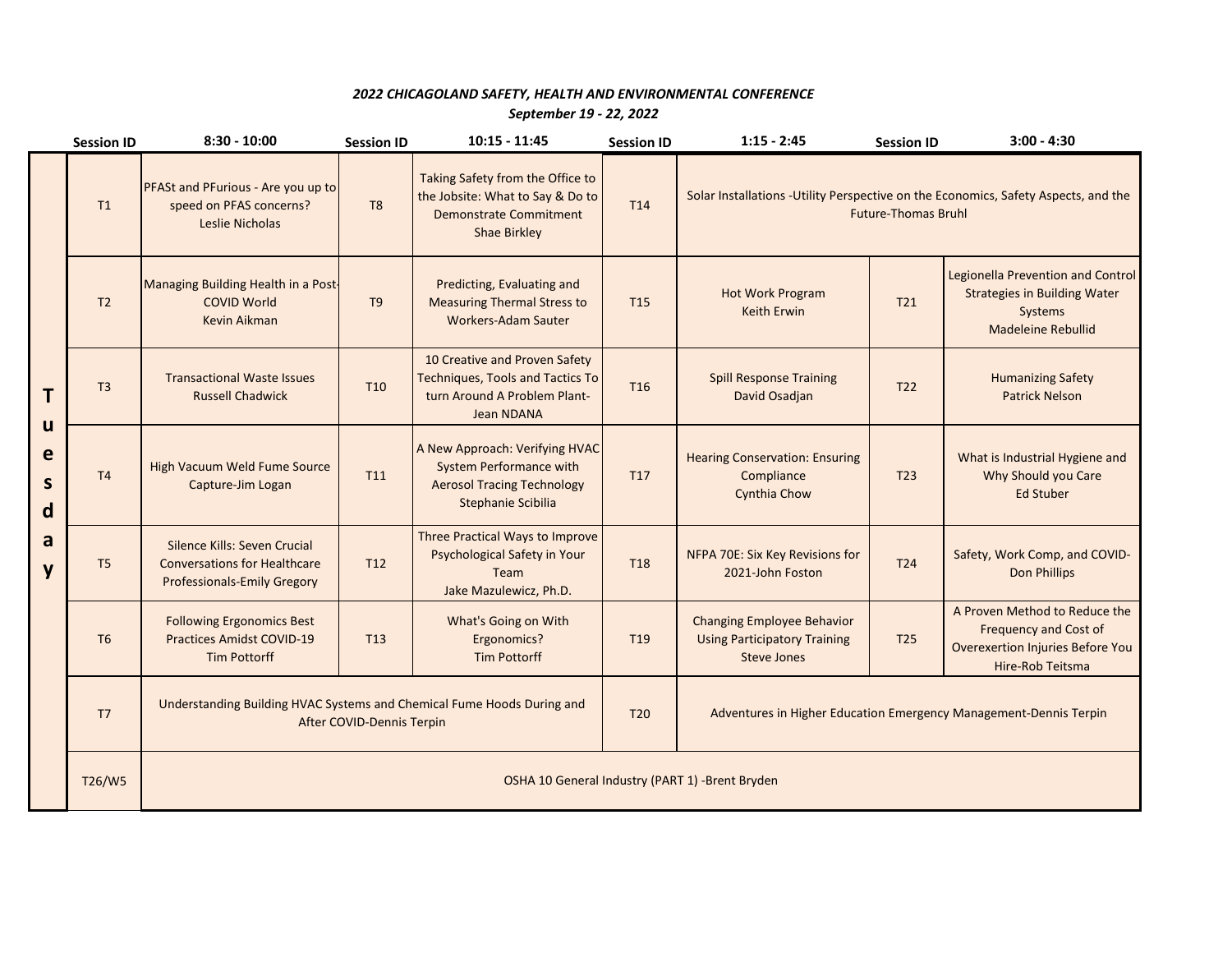## *2022 CHICAGOLAND SAFETY, HEALTH AND ENVIRONMENTAL CONFERENCE September 19 - 22, 2022*

|                                           | <b>Session ID</b> | $8:30 - 10:00$                                                                                     | <b>Session ID</b> | $10:15 - 11:45$                                                                                                   | <b>Session ID</b> | $1:15 - 2:45$                                                                                   | <b>Session ID</b> | $3:00 - 4:30$                                                                                                    |
|-------------------------------------------|-------------------|----------------------------------------------------------------------------------------------------|-------------------|-------------------------------------------------------------------------------------------------------------------|-------------------|-------------------------------------------------------------------------------------------------|-------------------|------------------------------------------------------------------------------------------------------------------|
| W<br>E<br>D<br>N<br>E<br>S<br>D<br>A<br>Y | W1                | The Shocking Need for Electrical<br>Safety, Inspection & Testing-<br><b>Richard Rivkin</b>         | W <sub>8</sub>    | Noise Hazards, Hearing<br>Protection, and Audiometry-<br>Salvatore Cali                                           | W12               | Let Technology Generate Your<br>Leading Indicators<br><b>Clayton Carroll</b>                    | W19               | You've Fallen, Just Don't Hang<br>There - What You Need to Know<br><b>About Suspension Trauma</b><br>Eric Hedman |
|                                           | W <sub>2</sub>    | Take your Forklift Operator<br>Training Up a Notch<br>Gary Salvador                                | W <sub>9</sub>    | Tagging In: Why Having an<br>Onsight Therapist is Good for<br>You and Your Bottom Line<br>Jason Durnas, DC DACBSP | W13               | A goal of "0" : Is it Achievable?<br>Peter VanDerlyke                                           | W20               | Ladder Safety Proper Use<br>Chris Murray                                                                         |
|                                           | W <sub>3</sub>    | <b>Extreme Ergonomics</b><br>Accommodations<br><b>Tim Pottorff</b>                                 | W10               | OSHA Civil and Criminal Liability<br>Under the Biden Administration-<br>Mark Lies II                              | W14               | Incident Investigations<br><b>Barry Schwalbe</b>                                                | W21               | Drug Testing 101 - Facts and<br>Myths-Tim Thoelecke                                                              |
|                                           | W <sub>4</sub>    | Creating and Sustaining a Global<br><b>EHS Compliance Auditing Process</b><br><b>Gary Williams</b> | W11               | Taking Steps Towards Carbon<br>Neutrality-Lillian Woolley                                                         | W15               | Air Permitting Primer and New<br>Developments in Illinois<br>Karen Burchardt                    | W22               | Optimize Workplace Injury<br>Prevention Through a Data-Driven<br>"3E" Approach<br>Jon Kabance/Dylan Spratt       |
|                                           | W5/T26            | OSHA 10 General Industry (PART 2) -Brent Bryden                                                    |                   |                                                                                                                   | W16               | Meeting New Challenges,<br>Managing a Respiratory<br><b>Protection Program</b><br>Dennis Terpin | W23               | The Emerging Trend of Fit-<br>Verification in Hearing Protection-<br>Tom Thunder                                 |
|                                           | W6/R1             | OSHA 10 Construction (PART 1) - Eric Hedman (or OSHA)                                              |                   |                                                                                                                   | W17               | <b>Occupational Disease Claims</b><br>Assessment-Tim Frazer                                     |                   |                                                                                                                  |
|                                           | W <sub>7</sub>    | Process Safety Concepts for Laboratory Inspections-Dennis Terpin                                   |                   |                                                                                                                   |                   | Active Shooter Preparedness, Awareness, and Response in the Workplace<br>Joseph Malone          |                   |                                                                                                                  |